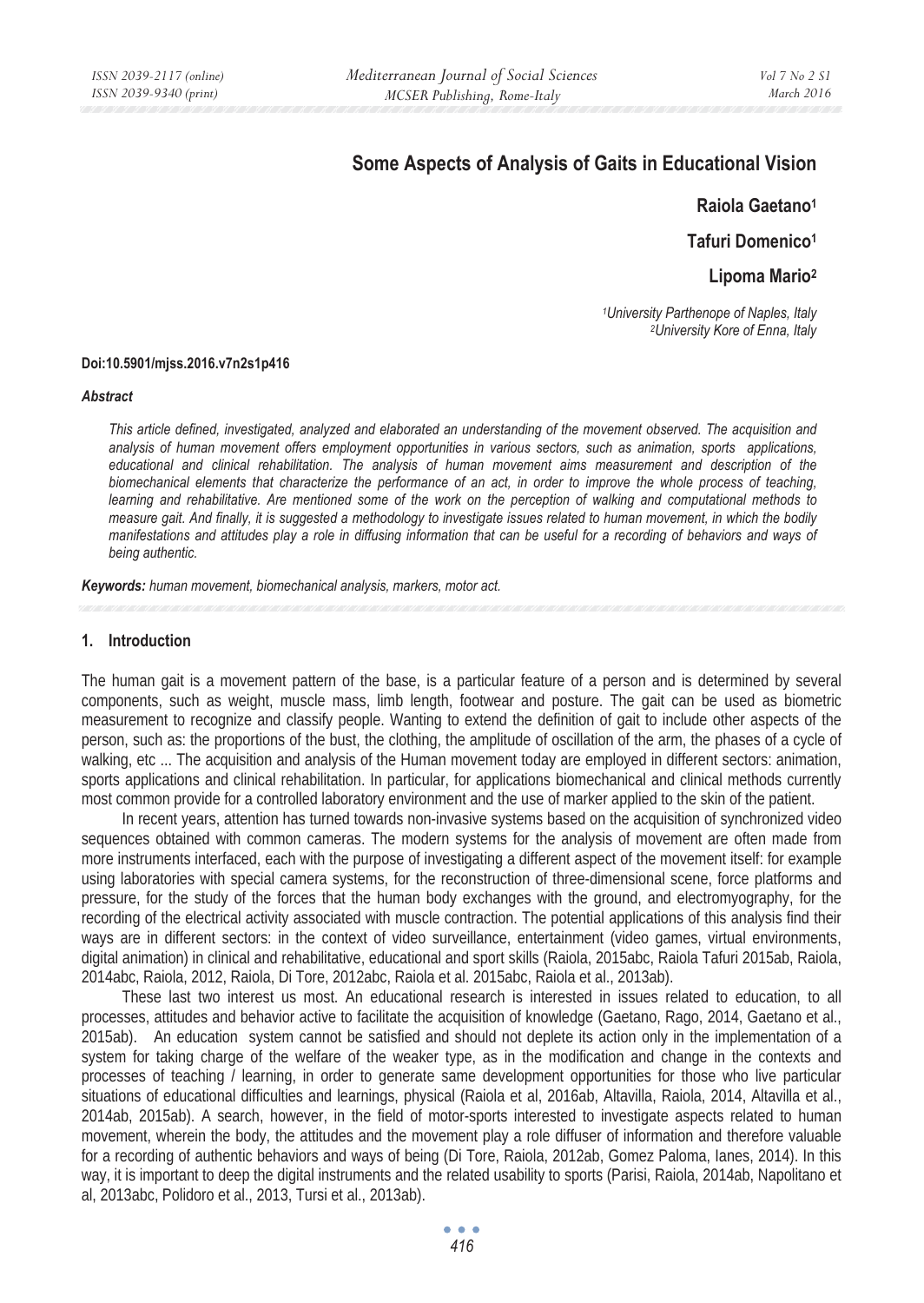## **2. Aim**

Suggest a technique for acquisition and analysis of human movement that aims to measure and description of the biomechanical elements that characterize the performance of an act, in order to improve the whole process of teaching and learning.

## **3. Method**

The protocol IOR-gait (Leardini et al. 2007) was developed in 2007 at the Rizzoli Orthopaedic Institute, Bologna. The Laboratory, present in the Institute, is a reference center for the functional evaluation of patients with diseases of musculoskeletal system for evaluation, diagnosis and treatment; has instrumentation systems measure positions, using stereo-systems, force platforms, systems baropodometric and electromyography. With these tools, you can monitor with great detail the kinematics and dynamics of the segments and joints involved in locomotion. This protocol was established as a compromise between the reduction of the time of preparation of the patient, through the use of a few markers, and the accuracy and reliability of the results, thanks to the calibration of anatomical points.

This methodology is chosen for its complexity and efficacy in diagnostic process of athletes, amateurs and students. For this reason, its dissemination in rehabilitation, public health and sports is very present.

The marker-set and the anatomical points to consider are shown in Figure 1. The anatomical reference systems are defined according to the guidelines of the Protocol (Cappozzo, et al., 1995) and are calibrated only six anatomical points: the femoral epicondyle medial left and right, the apex of the outer left and right medial malleolus, the second metatarsal head left and right.



**Figure 1.** Schematic representation of the position of the anatomical landmarks used with protocol IOR-gait.

## **4. Results**

The acquisition of the movement through a market-based approach requires to apply on the body of the subject under consideration appropriate markers; these were applied following the directives of the Protocol IOR-gait, more precisely 14 seats directly on the seventh cervical vertebra, on the fifth lumbar vertebra, on the left and right acromion and the landmarks of the right lower limb (epicondyles medial and lateral head fibula, tibial tuberosity, lateral and medial malleolus, calcaneus and first, second and fifth metatarsal) and 12 divided into four clusters in a diamond shape on the right thigh, lower leg and right pelvis right and left (Figure 2).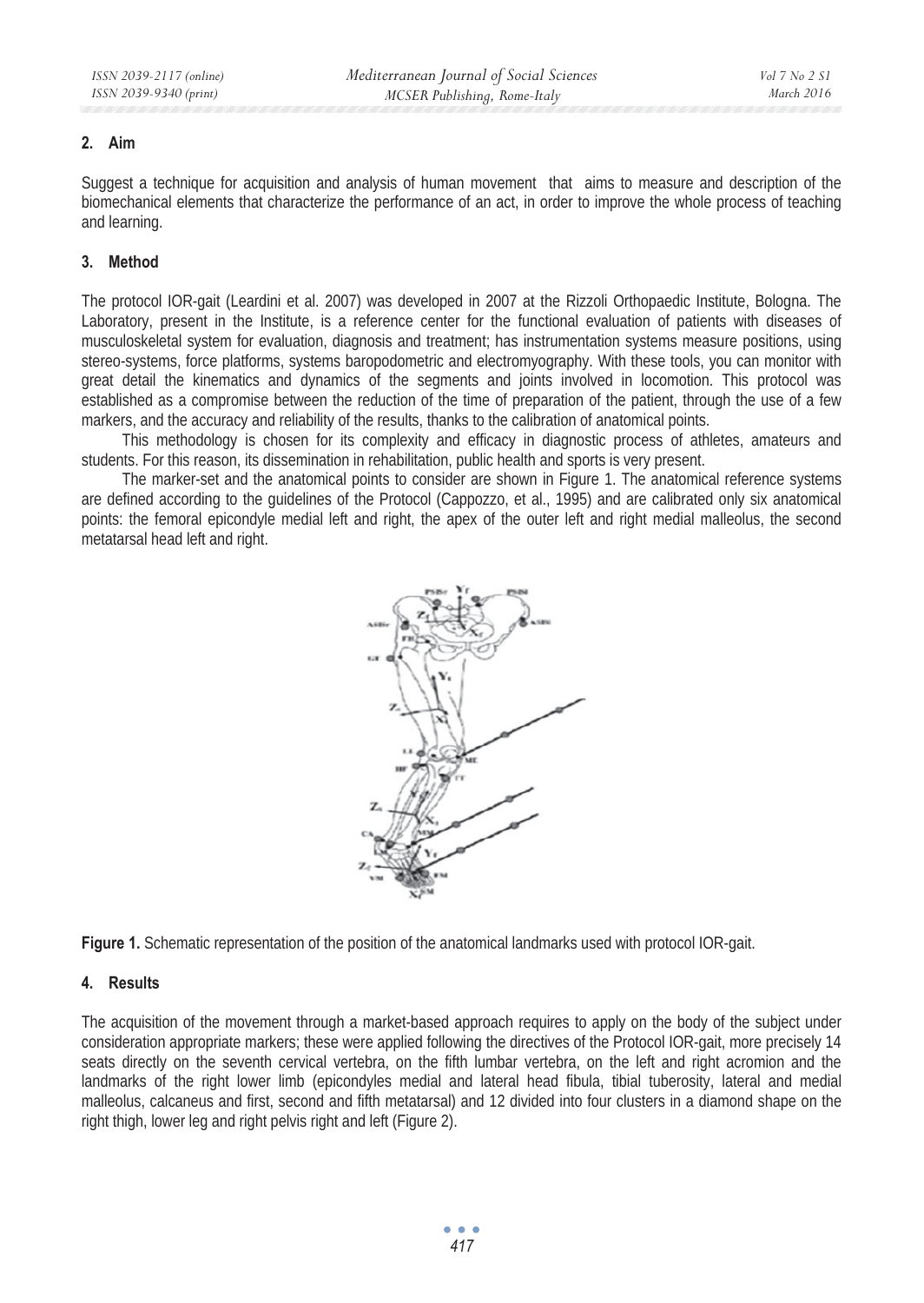

**Figure 2.** Representation of the arrangement of the markers **Figure 3.** Representation of the reference systems engineers pelvis

Before you can proceed with the acquisition of real movement is necessary to perform a calibration anatomical reference anatomical landmarks during a static phase. The technique marker-based defining the technical systems of each segment from three non-aligned marker placed on the latter using the method of Chao-Morrey (1978). The result is shown in Figure 3, the system of the basin calculated with the technique of marker-based.

## **5. Discussion**

Dates on the gait can be used to assess the disease in various ways. For example, parameters of step, such as walking speed, step length and cadence provide an overview on the quality of gait (Vaughan CL., et al., 2003) . Johansson had already demonstrated in 1970 that observers could recognize the gait through elements to their families just looking video sequences of lights placed on the joints of the person under observation. So, in theory, the joint angles are sufficient to recognize people by their gait. However, using only joint angles are ignored traits associated with the appearance of people, such as long hair or bald, personal clothing and accessories. Below are mentioned some of the work to measure gait. Several researchers have concluded that the gait is indicative of gender and identity of a person. Johansson (1975) has used lights positioned on the joints of the person and showed observers motion sequences of lights as a person walks. Observers were able to identify gender and, in cases where the observer had familiar with the subject , the identity of the person that walks. Cutting (1978) have analyzed the human gait using light panels moveable (MLD), similar to those used by Johansson and have showed that observers could identify people in the approximate precision of 70% using only visual signals by MLD. In the last thirty years, the systems that have found increased use are precisely the optoelectronic systems, through which you acquire positions snapshots taken into space by special reflective markers, placed on specific anatomical points. From the trajectories of the markers obtained can be traced back to the relative movement between two adjacent body segments, with the aim of precisely defining the movement of the joint. A protocol for the analysis of the movement defines the procedure to be followed to acquire and process the movement of a person, in a mode standardized and repeatable. Since that the position of the marker on the body surface influence the precision and accuracy with which it is described the movement of the person, is essential to ensure the maximum visibility of the markers on the part of the cameras, there is not an overcrowding of the markers that hinder the identification of the trajectory of a single marker, at least three markers are used to identify a body segment . The protocol described has been prepared in based on the type of movement to be analyzed and to pathology of the subjects to be studied and has been validated and recognized by the international scientific community.

## **6. Conclusions**

In this article has been analyzed an acquisition technique and analysis of human movement, which by using a few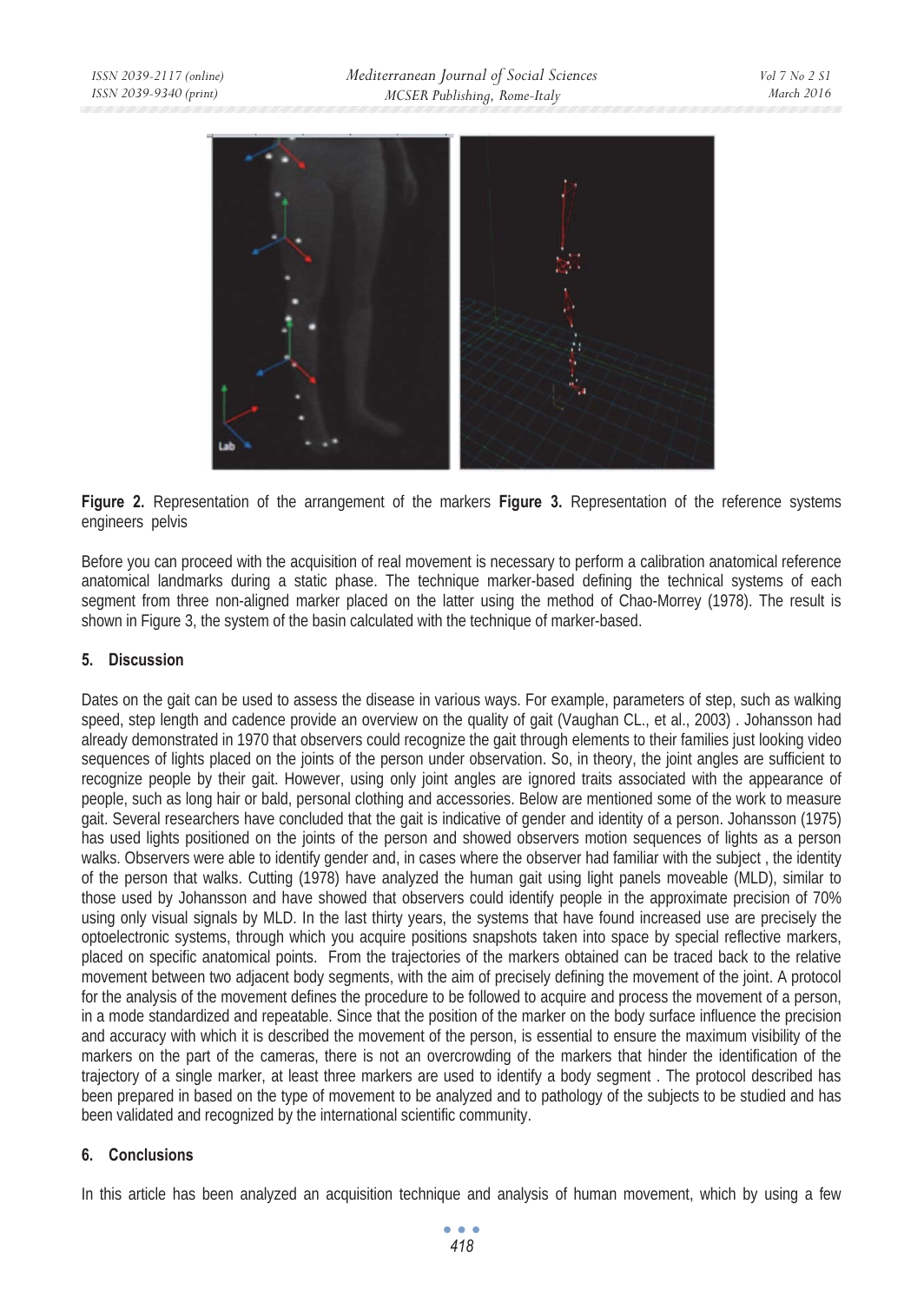markers on the skin; however, this technique, even today, presents some limitations from the point of view of accuracy. It is desirable that the application of the methodology presented in this article , together with the use of a greater number of cameras, could lead to an increase of the accuracy in the detection and analysis of the movement. In the areas sports and the clinical application of motion capture techniques and mechanisms that are behind , requires great precision of the method . It is clear that the technique marker - based, where you must prepare the laboratory , calibrate the system and place the marker on the person , involves a considerable time , is expensive , and can introduce experimental artifacts . Finally, the overall dimensions of the equipment itself can be it difficult to use in special conditions, for example in the sports field, or in other cases reduce the naturalness of the movement by the subject under examination. During the motor act, furthermore, the markers are subject to movements, produced by the movement of the skeletal and from the markers itself; this can have negative effects on the accuracy and precision of the measurement. For these reasons , emerging techniques and research in the field of computer vision are leading to the rapid development of marker less .

### **References**

- Altavilla, G., Raiola, G., 2014, Global vision to understand the game situations in modern basketball Journal of Physical Education and Sport Vol 14 issue 4
- Altavilla G., Tafuri D., Raiola, G., 2014a, Some aspects on teaching and learning by physical activity Sport Science vol 7 1
- Altavilla, G., Tafuri, D., Raiola, G., 2014b, Influence of sports on the control of static balance in physical education at school Journal of Physical Education and Sport Vol 14 3 pp. 351 – 354
- Altavilla G, Furino F, Di Palmo M, Raiola G, 2015a, Physical skills, sport learning and socio-affective education Sport Science, 8 1 supplement
- Altavilla G, Furino F, Di Palmo M, Raiola G, 2015b, The child hypokinetic and the overtrained Sport Science, 8 1 supplement

Cappozzo A., Catani, F., Della Noce, U, Leardini, A, 1995, Position and orientation in space of bones during movement: anatomical frame definition and determination., Clinical Biomechanics, Vol. 10, p. 171-178.

Chao E. Y., Morrey B. F., Three dimensional rotation of the elbow. 1978, Journal of biomechanics, Vol. 11, p. 57-73.

- Cutting J.,1978, A biomechanical invariant for gait perception. Journal of Experimental Psychology: Human Perception and Performance, 4 3
- Di Tore, P.A., Raiola, G. 2012a, Exergame-design and motor activities teaching: An overview of scientific paradigms on motor control Mediterranean Journal of Social Sciences vol 3 11
- Di Tore, P.A, Raiola, G., 2012b, Case study on Physical Education and Sport in Naples, Mediterranean Journal of Social Sciences, vol 3 11
- Gaetano R., Rago, V., 2014, Preliminary study on effects of hiit-high intensity intermittent training in youth soccer players Journal of Physical Education and Sport vol 14 2
- Gaetano R., Domenico T., Gaetano A., 2015a Physical activity and its relation to body and ludic expression in childhood Mediterranean Journal of Social Sciences Vol. 6, No 3
- Gaetano R., Gomez F.P., Gaetano A., 2015b, Anxiety In The Youth Physical And Sport Activity, Mediterranean Journal of Social Sciences Vol. 6, No 3
- Gomez Paloma F., Ianes D., 2014, Sport and physical education to practice inclusive, Centro Studi Erickson, Trento
- Johansson G., 1975, Visual motion perception. Scientific American, USA
- Leardini A., 2007, A new anatomically based protocol for gait analysis in children., Gait and posture, Vol. 26
- Parisi F, Raiola G., 2014a, Video analysis in youth volleyball team, Journal of Human Sport and Exercise vol 9 1
- Parisi F, Raiola G., 2014b, The serve in under 12-13 Italian volleyball team, Journal of Human Sport and Exercise vol 9 1
- Napolitano, S., Di Tore, P.A.,Raiola, G., 2013a, High diving: Evaluation of water impact and considerations on training methods Journal of Human Sport and Exercise vol 8 2
- Napolitano S, Tursi D, Di Tore P A, Raiola G, 2013b, Tactics –based on waterpolo training. Journal of Human Sport and Exercise vol 8 2
- Napolitano S, Tursi D, Raiola G, 2013c, Waterpolo women's pattern tactical experience of an Italian team Journal of Human Sport and Exercise vol 8 3
- Polidoro. L, Bianchi F, Di Tore P A,, Raiola G, 2013, Futsal training by video analysis Journal of Human Sport and Exercise vol 8 2
- Raiola G., Altavilla G., Tafuri D, Lipoma M, 2016a, Analysis of learning of shot in basketball, Journal of physical education, vol. 5 1
- Raiola G, Altavilla G, Di Tore P A, 2016b, Analysis on some aspects of the service in volleyball, Sport Science, 9 1
- Raiola G., 2015a, Basketball feint and non-verbal communication: empirical framework Journal of Human Sport and Exercise vol 10 1 supplement
- Raiola G., 2015b, Sport skills and mental health, Journal of Human Sport and Exercise vol 10 1 supplement
- Raiola G., 2015c, Inclusion in sport dance and self perception, Sport Science, 8 1
- Raiola G., Tafuri D., 2015a, Assestment and periodization in amateur soccer team, Sport science, vol 8 supplement 2
- Raiola, G., 2014a, Motor control and learning skills according to cognitive and ecological dynamic approach in a vision on behaviorism, cognitive, Gestalt and phenomenology theories Mediterranean Journal of Social Sciences vol 5 15
- Raiola, G., 2014b, Teaching method in young female team of volleyball Journal of Physical Education and Sport vol 14 1
- Raiola, G., 2012, Bodily communication in volleyball between human and experimental sciences Mediterranean Journal of Social